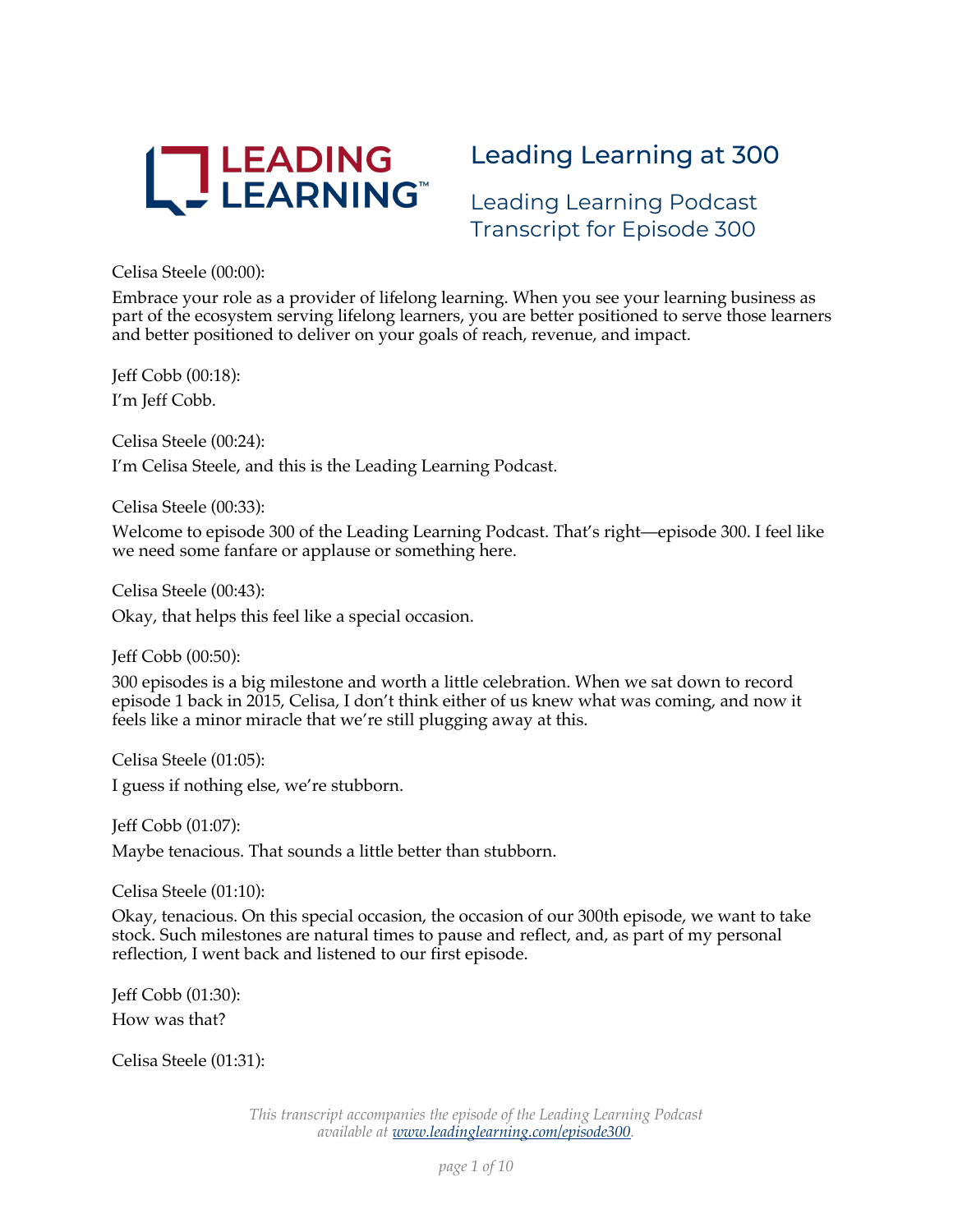Well, I think I will confine my comments here to just saying that what struck me is that much of what we talked about in episode 1, which was six and a half, seven years ago, it's still stuff that we're talking about: the importance of reach, revenue, and impact; the role of data in making informed decisions; the need to innovate and create blue oceans.

#### Jeff Cobb (01:54):

So we're not only tenacious, we're also repetitive.

#### Celisa Steele (01:57):

Well, maybe, but you and I know the value of repetition when it comes to learning.

#### Jeff Cobb (02:03):

That is true. We've always thought of the Leading Learning Podcast as a learning resource, informal learning of course, but we've always hoped to provide practical and actionable insights. Since we've been doing this for almost seven years, I guess we can also claim that we've done some spaced repetition as well.

#### Celisa Steele (02:22):

One of the other things that we talked about in that first episode was the growing importance and growing recognition of lifelong learning.

#### Jeff Cobb (02:32):

Lifelong learning, definitely still important and even still growing in importance. So many of the things driving its importance back in 2015—technology innovations, the changing nature of work—are still driving the importance of lifelong learning today, and, of course, the COVID pandemic accelerated the pace of those changes.

## Celisa Steele (02:53):

Yes, and the term "lifelong learning" isn't without its issues. In some ways, lifelong learning is a controversial term.

## Jeff Cobb (03:02):

Yeah, it's funny. We've observed that over the years. We work in what we characterize as continuing education and professional development, but we think of it as lifelong learning. We sort of assume that the learning businesses we work with, the learning business professionals we work with, think of it as lifelong learning as well. But we've noticed over time that's not always the case. In fact, a lot of learning businesses don't necessarily embrace that term, "lifelong learning."

## Jeff Cobb (03:30):

If you go—and I did this—if you go and do an informal survey of Web sites, you'll see continuing education and professional development all the time. You rarely see the words "lifelong learning." In fact, it's interesting, we sometimes even encounter learning businesses, organizations that say we don't do lifelong learning. They obviously think of lifelong learning as something different from the continuing education and professional development, conferences, meetings, seminars world that we all live and work in.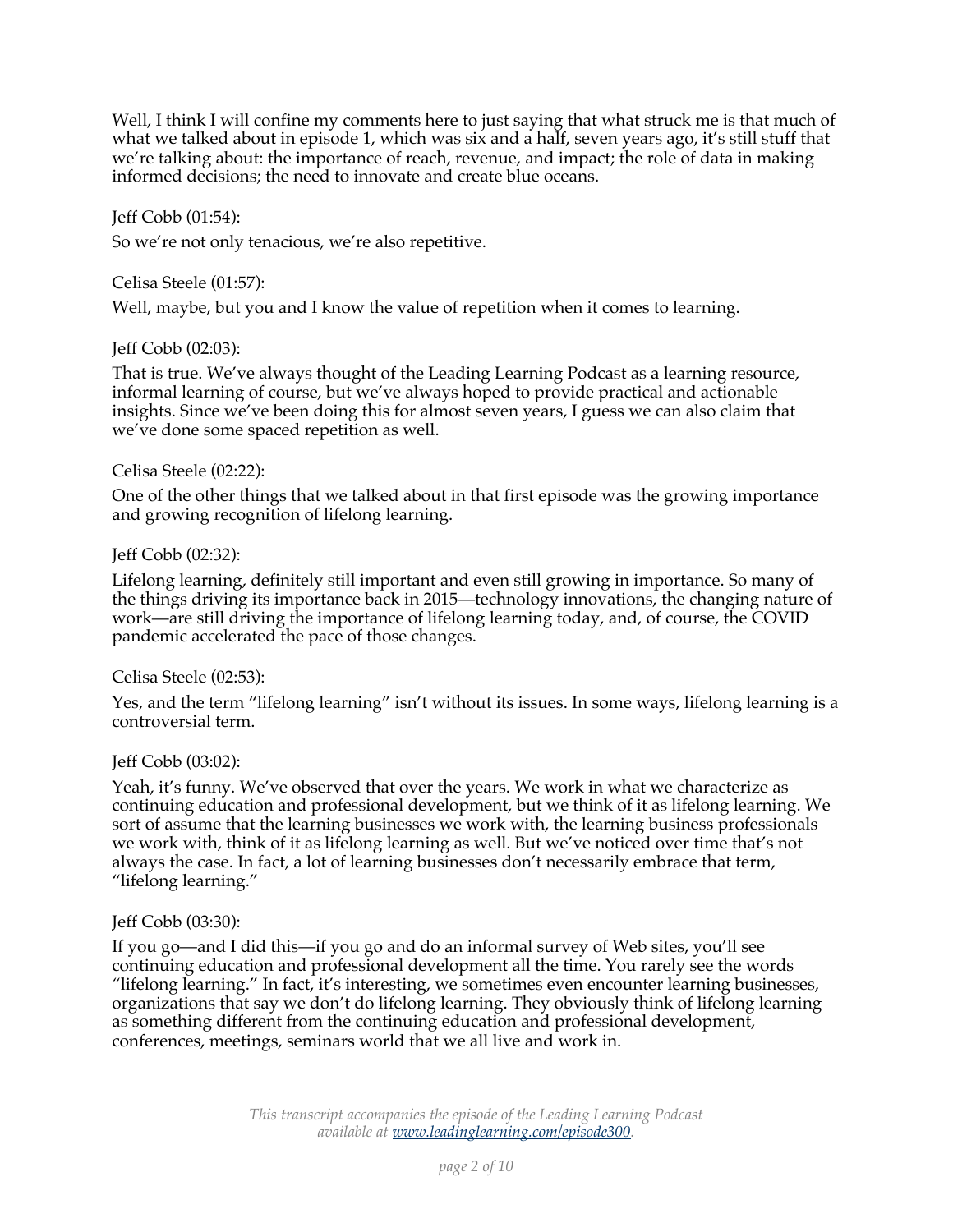## Celisa Steele (04:06):

I think that the fact that organizations we work with and serve sometimes don't own the term "lifelong learning" probably explains why we've tended to pair it with "professional development" and "continuing education." So we'll talk about working with organizations that serve the global market for continuing education, professional development, and lifelong learning. But, really, that's technically duplicative. That is, we see lifelong learning as the umbrella term, and professional development and continuing education fall under that umbrella. PD and CE are two types of lifelong learning in our book.

## Jeff Cobb (04:44):

Yeah, that's right. Even academic degrees and diplomas, those tend to get dismissed as lifelong learning. Of course, that's not where we focus, but I'd argue, if you're an adult and you've worked and made a living, then going back for a GED or a master's is part of lifelong learning. For us, lifelong learning is any learning done by adults.

## Celisa Steele (05:07):

This isn't purely semantics or only theoretical. If organizations don't view what they're providing as lifelong learning, then they miss out on recognizing peer organizations and potential partners. They also miss out on recognizing potential competitors because they'll fail to see University of Whatever or Coursera or edX or LinkedIn Learning as a threat when, really, the adults they serve might see all of those as viable options.

## Jeff Cobb (05:39):

Yeah, definitely. Those companies you mentioned, they certainly recognize this. They're embracing lifelong learning.

# Jeff Cobb (05:45):

I'll mention as an aside I did a LinkedIn post on this recently, so we'll be sure to link to that. It'd be good to get folks' reactions there. Coursera, edX, LinkedIn, they all know that the reskilling, the upskilling imperative is out there. They classify that as lifelong learning. Coursera's now getting into degrees, of course, on top of certificate programs, so they're definitely seeing this as a rich area.

## Jeff Cobb (06:10):

One of those things that we have seen grow over the past six, seven years we've been doing this—and it was already growing rapidly—is competition. If you're a traditional continuing education and professional development provider, you've seen new entrants in your market unless you've been asleep. You've seen them come in sometimes in the forms of those companies like Coursera and edX, often in the form of your own subject matter experts who now have a completely new opportunity with the growth of online course platforms and other technologies that are now very affordable and very easy to use. If you're an individual subject matter expert who wants to reach a global audience with what you know, you can do it now. You don't have to have a big budget to do that kind of thing like you did back in the old days.

## Celisa Steele (06:57):

I'd also argue that splitting hairs—and by that I mean thinking that PD or CE isn't lifelong learning—also harms the learners because it keeps the lifelong learning market confusing and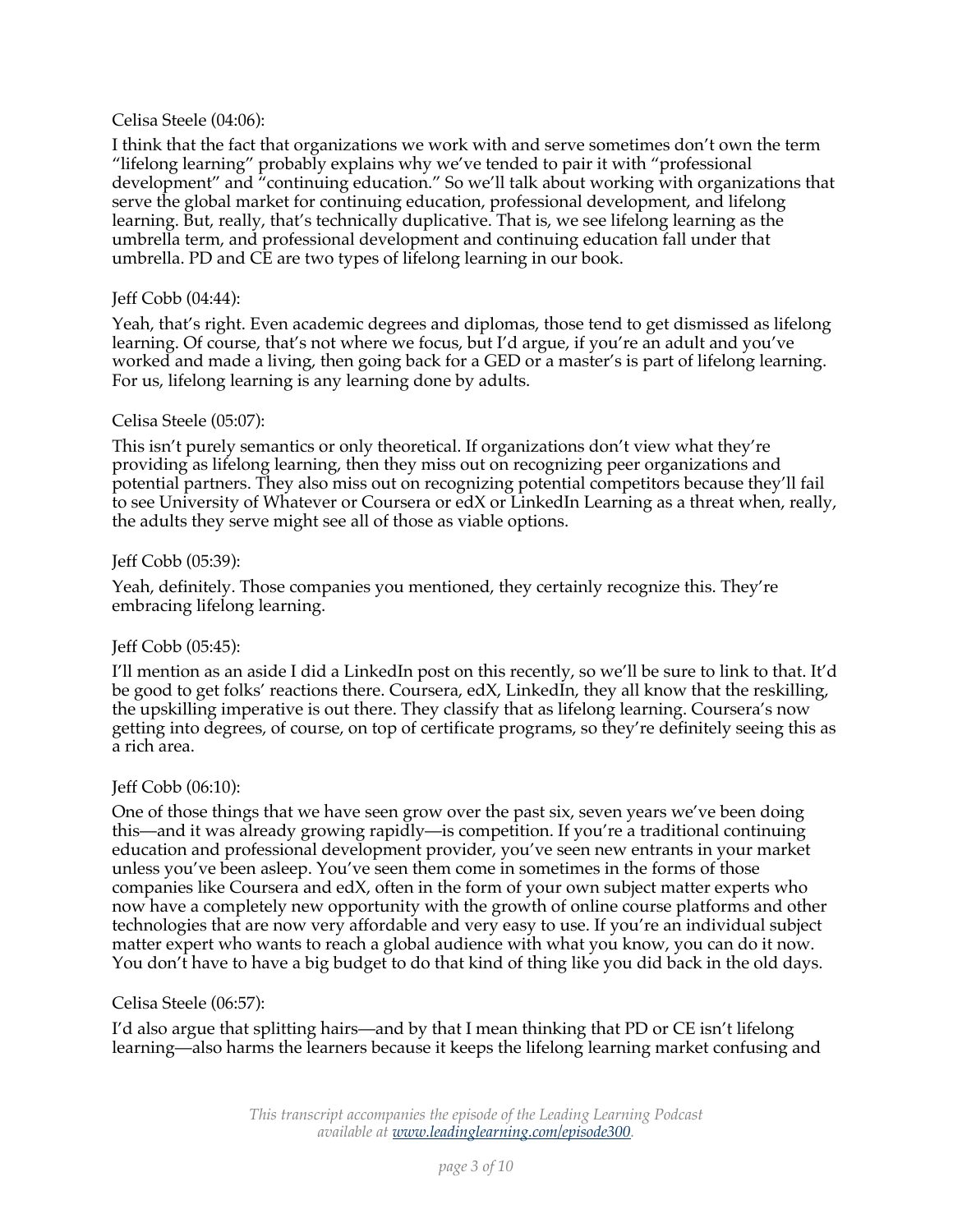fragmented, and it puts a great burden on the learners to figure out how to stitch options together. And that burden, that need to figure it out, that hurts those most at risk. It hurts diversity, equity, and inclusion, and it means we're not living up to learning being the potentially equalizing, democratic force that we tend to want to hold it up to be.

# Jeff Cobb (07:34):

Yeah, I think that's so important because one of the biggest things that has changed in the past couple of decades but especially in the last five to ten years is simply the level of access to learning experiences. I just referenced what you can do if you're an expert who wants to teach, if you're an organization who wants to get out there, but, on the lifelong learner side, what you now have access to is absolutely incredible. And not just courses and classes and conferences but all of the informal stuff, all of the flow of information. But, of course, that can be overwhelming very, very easily.

# Jeff Cobb (08:09):

I think it's extremely important for all of us in the learning business to realize that we're engaged in a common enterprise, that we do all need to be thinking about this as lifelong learning and thinking collectively—what we do in our own development of learning experiences but also how we partner with each other, how we identify, how we interact across this entire learning business landscape to help people make sense, to help those lifelong learners, whether they're doing it in their professional lives or in their personal lives or, in most cases, it's going to be a combination. How do we help them make sense? How do we help them navigate through all of this and really take advantage of the huge opportunity that's now available to people?

# Celisa Steele (08:54):

I think by thinking of "lifelong learning" as that umbrella term, then we recognize that there are others with us underneath that umbrella. I think that gets at the community aspect that you were just speaking to, Jeff, and also that sense of identity, that shared identity, that we're all serving this lifelong learning market. I think, too, that we also have the option to take that umbrella metaphor even further. This idea of lifelong learning really is becoming an essential part of what we need in order to live and work. We can think of lifelong learning as being an umbrella, as providing protection, as providing shelter, and we really need to do as learning businesses all that we can do to make that lifelong learning opportunity as welcoming, as understandable as possible to everyone who needs it.

## Jeff Cobb (09:51):

We're grateful to BenchPrep for sponsoring the Leading Learning Podcast.

## Celisa Steele (09:55):

BenchPrep is an award-winning learning platform purpose-built to help learners feel confident and prepared to take difficult entrance, certification, and licensing tests by delivering an intuitive, efficient, and engaging study experience. BenchPrep helps you accelerate test prep revenue growth by offering the tools you need to create market-ready products and data to improve your content and understand learner behavior.

Celisa Steele (10:21):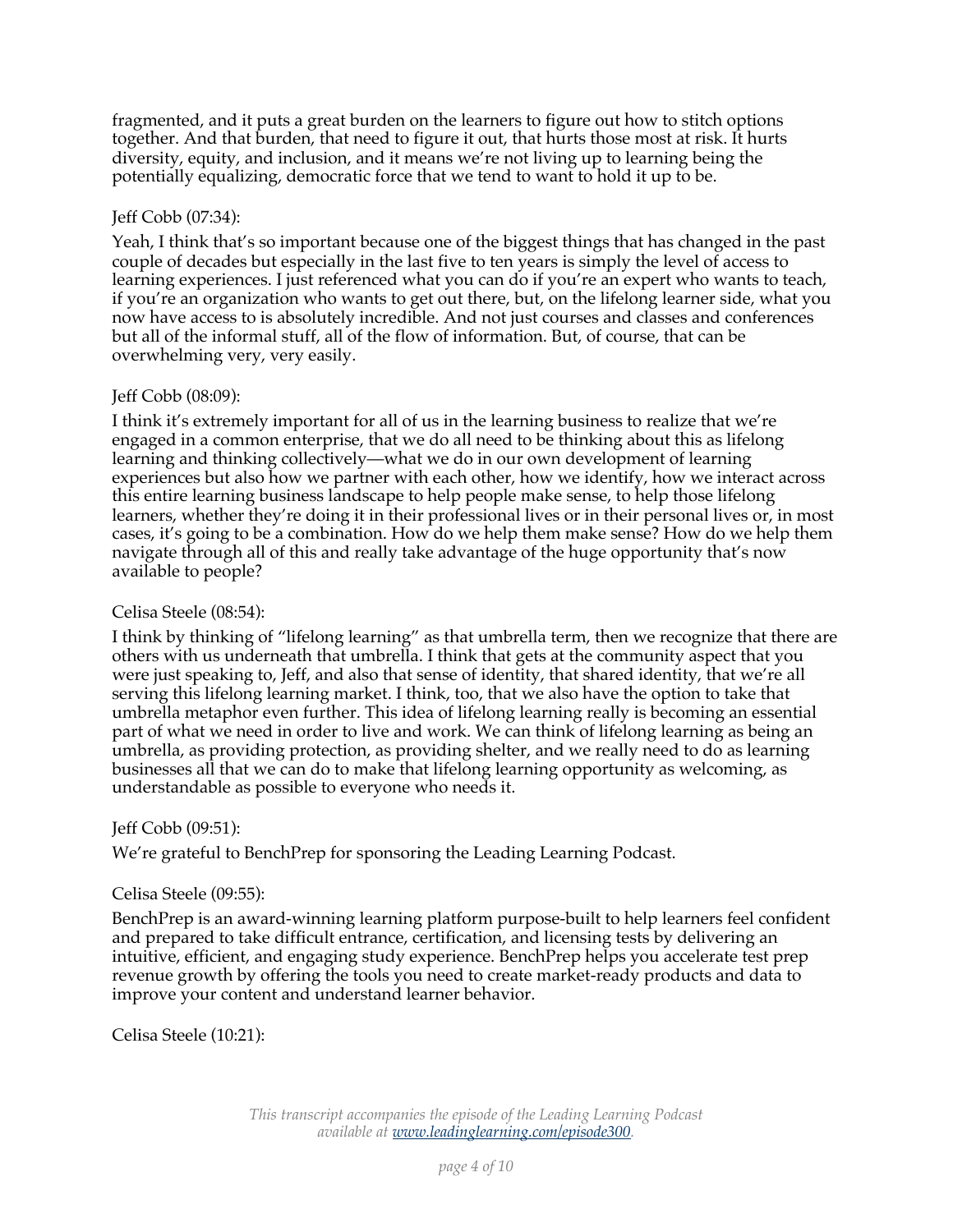Many of the world's leading associations, credentialing bodies, test providers, and training companies trust BenchPrep to power their online study programs, including ACT, the Association of American Medical Colleges, CFA Institute, CompTIA, GMAC, McGraw-Hill Education, AccessLex, and more. More than 8 million learners have used BenchPrep to attain academic and professional success.

# Celisa Steele (10:48):

To discover more, visit leadinglearning.com/benchprep.

## Jeff Cobb (10:56):

Just as embracing the term "lifelong learning" creates some cohesion, connection, and community, so does the idea of learning businesses.

## Celisa Steele (11:06):

Yes. "Learning business" is a term that we coined, and it's one that we use all the time, but it feels like it could be good to define it now.

# Jeff Cobb (11:15):

Right. In our world, it does have a specific meaning. We are talking about organizations, or it can even be individuals, solopreneurs who are doing this, but these are learning providers who are market-facing. They're creating learning experiences. They are selling them to adult lifelong learners. They have to generate revenue. Most of them have to generate positive net revenue, profit in what they're doing. So they are businesses, and they are learning providers, and that the blend of those two things makes them learning businesses.

## Celisa Steele (11:51):

Learning businesses include trade and professional associations, academic continuing education units, training firms, edupreneurs. All of these kinds of organizations and people can be engaged in a learning business. Jeff, you just talked through several characteristics. I just added a little bit there. The reason we coined the term "learning business" is because there wasn't a succinct term that encompassed all of these organizations, and yet we see a common thread running through all of them—market-facing, adult learners, the need to really emphasize all of that. That's why we wanted to have this term that then provides that sense of community and connection and where you see that similarity there.

## Jeff Cobb (12:35):

We should add, too, that another reason for this is this is different from standard corporate learning and development. We're not talking about corporate L&D organizations. It's different from academic degree programs. We said earlier the degrees, obviously, can be a part of lifelong learning, but that's a very different world to be an academic degree provider, whereas if you're a continuing education division, boy, there's been a lot of innovation and growth in that sector of academia, and those in our minds really are those market-facing learning businesses serving those adult lifelong learners.

## Celisa Steele (13:07):

What we see is that these learning businesses are really in an ecosystem that's made up of lifelong learners. That's this biggest pool. We have lifelong learners who are out there trying to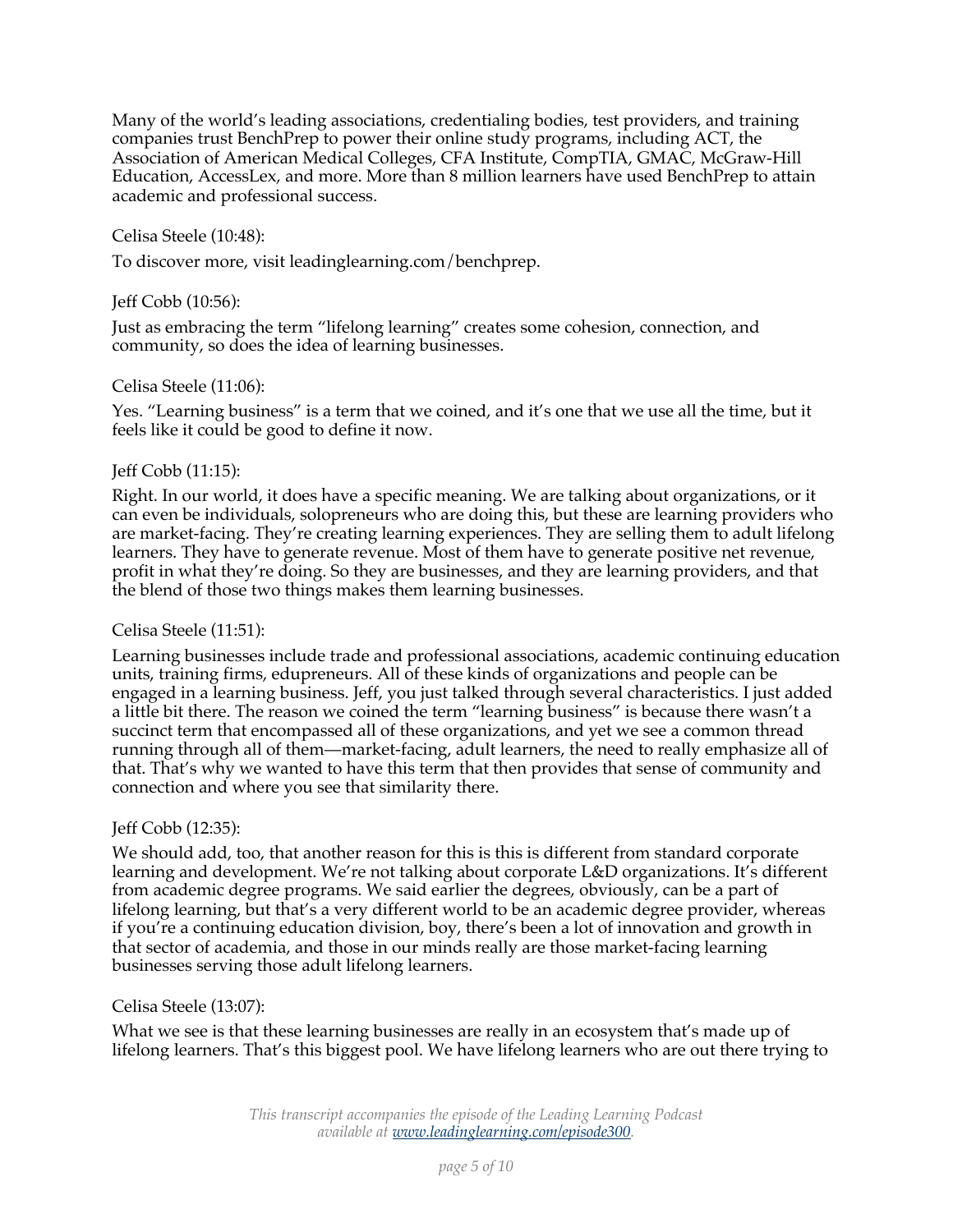figure out what they need to know, how to keep their skills and knowledge up to date, looking at the various options and exploring those and trying to find ones that match what they need and want. Of course, you also have experts out there. And, Jeff, you've alluded to this already, the fact that single subject matter experts have more options than ever to go out on their own and be able to provide information, but sometimes they also work with learning businesses. We know that a lot of learning businesses rely on subject matter experts to deliver conference sessions, for example.

# Jeff Cobb (13:54):

This is really the world that we operate in as Leading Learning, as Tagoras, the parent company for Leading Learning, where traditionally we've concentrated very much on those learning businesses. But, over time, as we've seen what's happening with experts and the opportunities available to them, we've expanded out to reach that group to both help them in working with learning businesses and help them in being learning businesses themselves and really to deliver ultimately the impact that we want to see delivered across this learning business landscape, which brings us to that outer circle, the lifelong learners. Of course, we're all in that circle. If you're working in a learning business, if you're an expert, you are a lifelong learner. That encompasses all of us.

## Jeff Cobb (14:36):

We've finally made a visual of this—this is something that's probably long overdue for us—to explain to ourselves and explain to the world where we see ourselves operating and serving this world of lifelong learning. We encourage you to go to the show notes at leadinglearning.com/episode300 to see our visual of the learning businesses going out into the experts going out into the lifelong learners, and, of course, lifelong learners really encompassing all of that. What we're all about here is elevating and amplifying lifelong learning across those areas that we've just talked about.

## Celisa Steele (15:12):

I think part of elevating it is tied up with understanding the similarities that you have with other learning businesses because that offers the chance to partner. It also helps with strategy because it means you'll be better attuned to the options that are available to your learners. I think the only thing worse than competing in a bloody red ocean is competing in a red ocean without realizing it.

## Jeff Cobb (15:37):

Yeah. Even with a simple drawing, a simple illustration we're talking about, you start to realize this is big. There's a lot going on out there, to go back to what we were talking about earlier. It's confusing. There are a lot of new entrants in here that learners are having to sort through in that whole edupreneur space. Seems like everybody and their mother has a course out there now. It's the new form of having a book or something like that. So it's very competitive. It's very confusing.

## Jeff Cobb (16:09):

I think that's why over the years we have repeatedly come to something like blue ocean strategy. We've talked about strategy just in general a lot because it is becoming increasingly necessary to be strategic, both as a learning business and as a learner, to really figure out how you fit in this landscape and how you make your path across this landscape. If you are a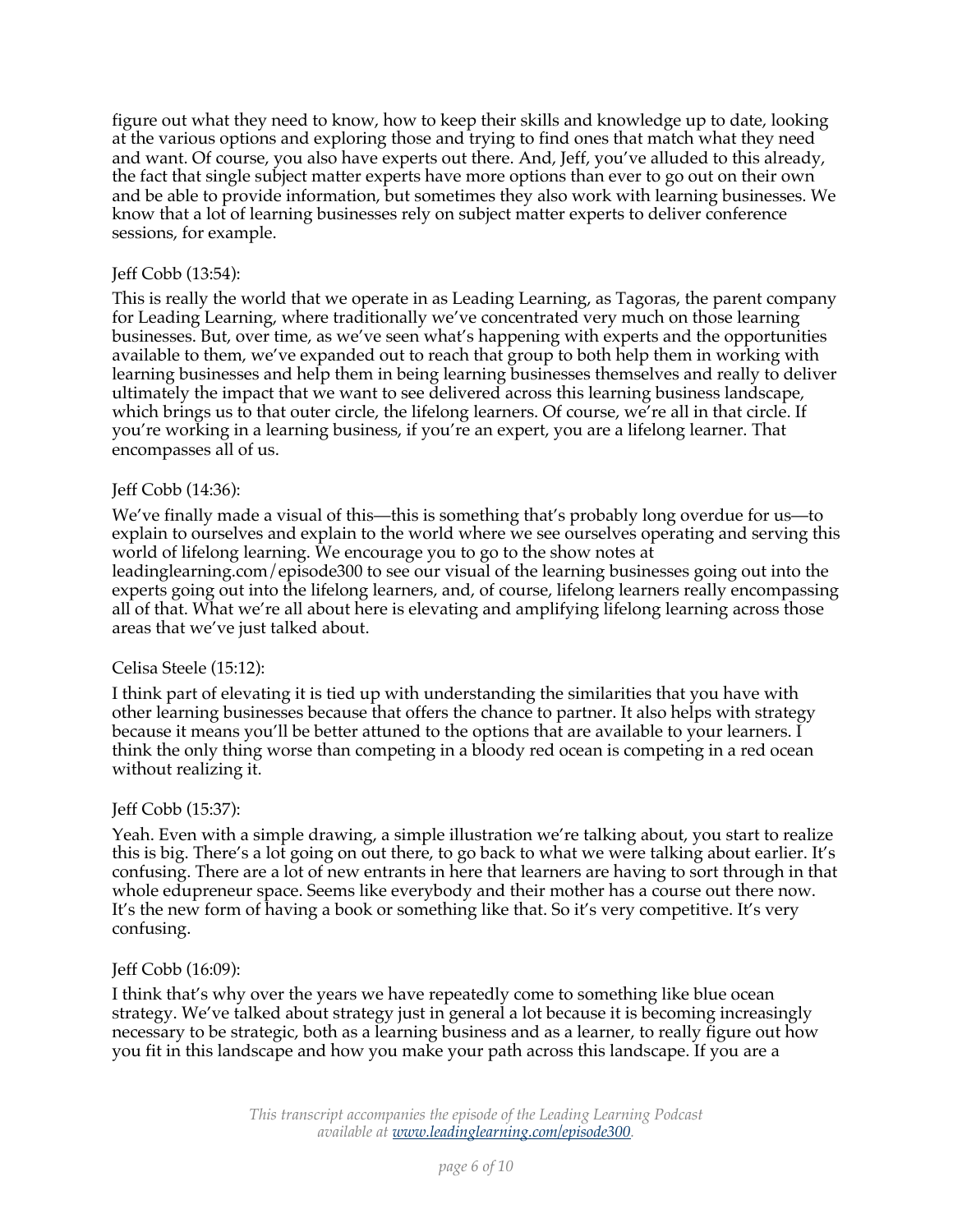learning business, if you are a provider, and you can't articulate that in a clear and compelling way to your learners, you're going to have a really hard time, I think, surviving and thriving out there in this emerging learning business landscape.

## Jeff Cobb (16:46):

We'll definitely make sure we link to some posts and some episodes on blue ocean strategy and just some of strategic areas we've covered in general in the show notes for this episode. Again, for that, just go to leadinglearning.com/episode300.

## Celisa Steele (17:01):

We've been talking about a couple of terminology issues. We've been talking about lifelong learning. We've been talking about learning businesses. The reason we're talking about terminology isn't because we're language nerds—though I think we are that.

Jeff Cobb (17:15): I think we do qualify as that, yes.

Celisa Steele (17:17):

But the real reason is because we see value and opportunity in embracing your role as a provider of lifelong learning and in embracing your role as a learning business.

Jeff Cobb (17:30):

It is a huge opportunity. It's an opportunity. It's a service to the people. Whether they're members, whether they're customers that you're providing learning education experiences for, it's a service to the organizations those people work for. It's a service to the communities that those organizations operate in. It is a service to society. This is a big role, I think, for the whole arena of education to be an impactful provider of lifelong learning and to help to really elevate and amplify lifelong learning.

Celisa Steele (18:14):

There are three goals at the heart of almost all learning businesses: reach, revenue, and impact.

## Jeff Cobb (18:22):

Getting these areas to work together is key to delivering value and achieving success.

Celisa Steele (18:27):

To hark back to our origins, we even talked about reach, revenue, and impact in episode 1. Reach, revenue, impact is the tagline of Tagoras, the parent company of Leading Learning. We've always hoped that this podcast helps you with reach, revenue, and impact.

# Jeff Cobb (18:43):

Definitely. It's kind of an informal learning experience really centered around improving your reach, revenue, and impact. Maybe let's talk about each of those quickly.

Jeff Cobb (18:53):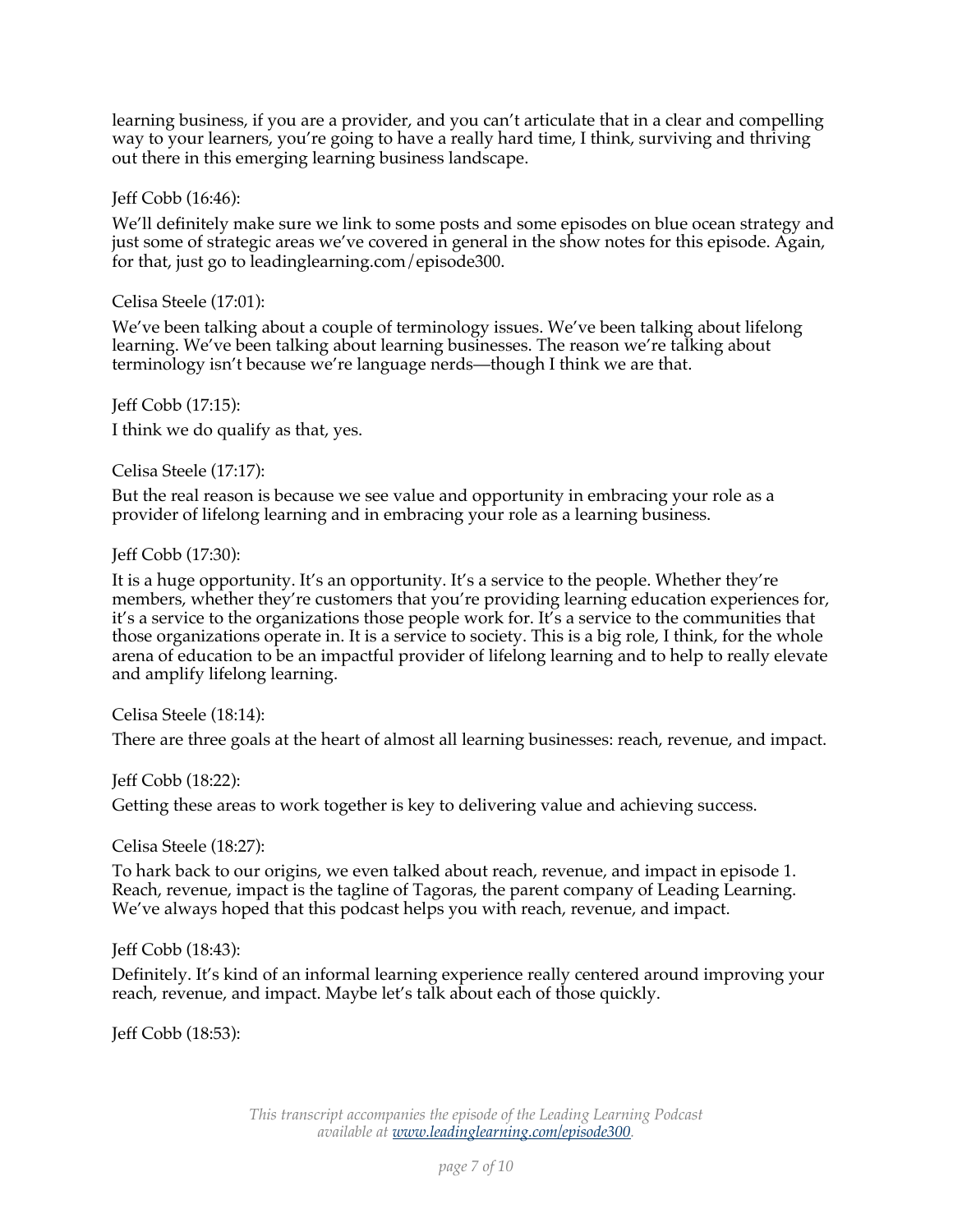Reach is about connecting with as many of the right learners as you can. It's not just about quantity but also about quality. Of course, again, strategy is key to figuring out who those right learners are. You have to be clear about whom you serve if you're going to have the reach that you intend to have.

#### Celisa Steele (19:14):

A common mistake is to say the audience for your learning business is everyone in the field, profession, industry, or whatever market you're focused on. Membership organizations and nonprofits with a mission often make this mistake, but other learning businesses are susceptible too. But it's usually not specific enough to say that your audience is  $\bar{X}$  profession or Y industry. Usually the field profession, industry, whatever incorporates a huge range of variety. It's very difficult to serve that variety and even harder to serve that variety well.

## Jeff Cobb (19:54):

Definitely. It goes back to that competitive aspect that we were talking about earlier. If you want to compete well, you do have to identify who those right learners are for the specific learning experiences that you offer. That's the reach aspect.

## Jeff Cobb (20:08):

And then, of course, there is revenue. Revenue is the fuel. It's the lifeblood that keeps a learning business running and growing. Even for organizations organized as a nonprofit or organizations that offer learning as a member benefit, positive net revenue is usually essential or at least very highly desirable. Even in cases where breakeven is all that's required, doing better than breakeven means more money and therefore more resources to put against delivering on mission. And then, if you're a for-profit learning business, revenue is often a front and center goal, and maximizing that revenue then becomes important both from an idealistic point of view—the commitment to mission—and from an operational and fiscal standpoint.

## Celisa Steele (20:54):

Revenue is, of course, tied to reach. You need to reach the quality and quantity of learners that we've been talking about. And, to maximize revenue, you need to understand your audience. What do they need? What do they value? What will they pay for? You also need to understand pricing. Pricing is something that we have talked a lot about on the podcast over the years, so we'll make sure to include in the show notes some links to some resources around pricing. And so we won't spend a lot of time on that right now, but I will just make the perhaps obvious point—but it's often overlooked—that increasing prices, as long as you do that without increasing costs, is the easiest way to increase your learning business's revenue.

## Jeff Cobb (21:44):

That's revenue, and we've covered reach. The third leg in our three-legged stool here is impact. Impact is what makes a learning business vital and sustainable over time. It's hopefully what we're all going for. We're not just putting more information, more experiences out there just for the sake of doing it. We really want to help people. We really want to create positive change. We want to be able to know that we've done that. Learning businesses that can create significant impact for the learners, the organizations, and the fields and industry they serve, they not only survive, but they thrive. And learning businesses that fail to deliver or show impact, ultimately are going to have trouble surviving because of that competition for learners' time and attention and money that we've talked about. It's really fierce out there right now.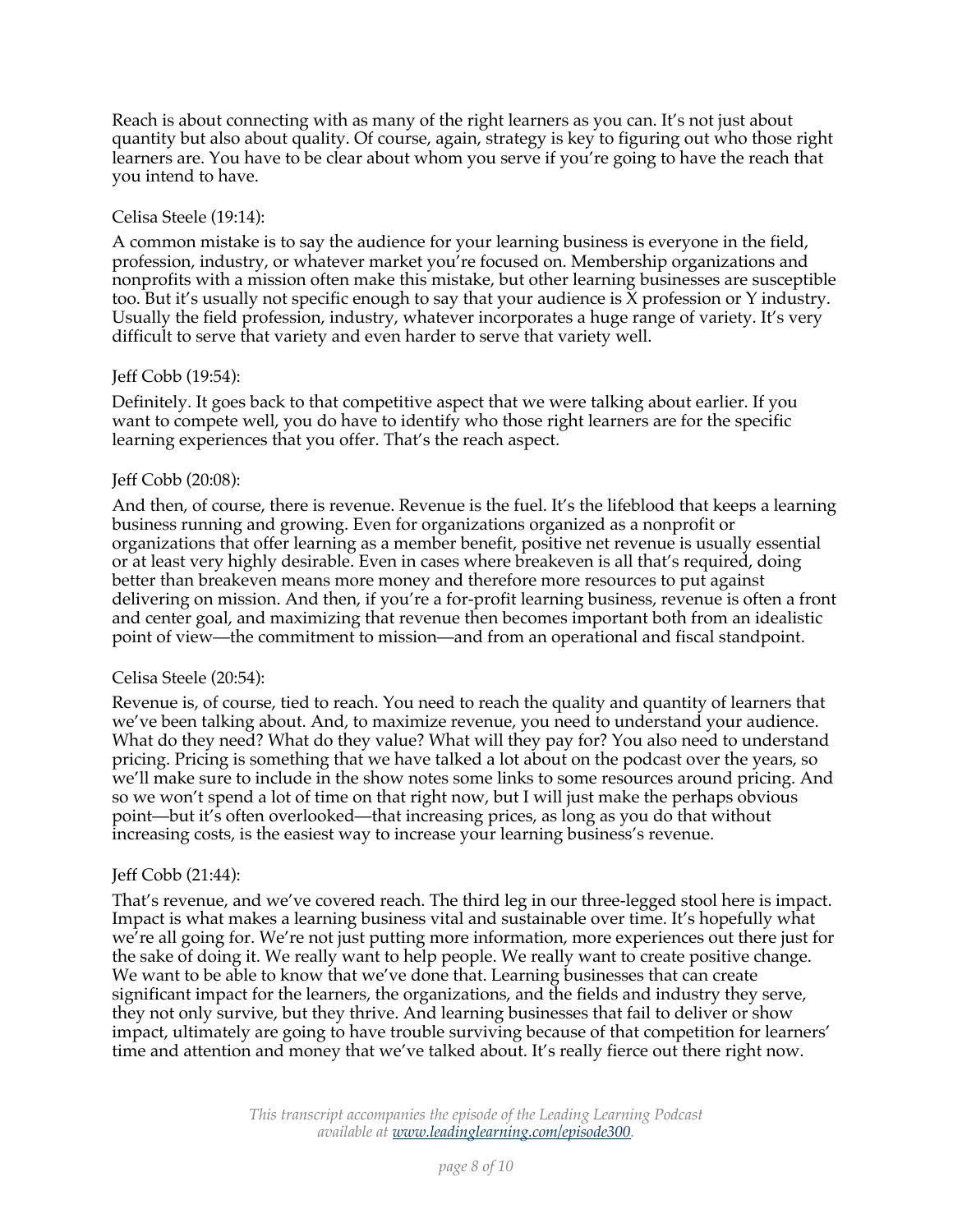Again, learners are overwhelmed with choices and feeling increasingly time-poor, so they need to know that the learning they're investing in will really help them.

# Jeff Cobb (22:44):

It's not just the learners who need to know that but also the employers and other stakeholders who have a hand in paying directly for the individual's education. They want to know that it means something. And, beyond the individual learners, there's also that mission perspective too. Many learning businesses—perhaps especially those that are nonprofits or within associations—have a higher mission that's focused beyond learners and is about raising the bar in the field or industry or profession they serve. I think even many for-profit learning businesses have that sense of mission. There's just something about being in education, being in learning that makes that kind of inherent to the business.

## Jeff Cobb (23:29):

The fact is, it's easier than ever before to measure impact with some of the new and improved tools and technologies that we have. So it's becoming common for learners and other stakeholders to expect to get data about the effectiveness and impact of particular educational products or experiences. Of course, the learning businesses should want that data. They should want to know that they are having a measurable impact out in the fields, the professions, the industries that they are serving.

## Celisa Steele (24:00):

Jeff, you already mentioned these are three legs of a stool. You used that analogy there. Reach, revenue, and impact need to be in balance. If reach and revenue are given too much emphasis and impact is neglected, then value problems are going to arise. Learners don't see the kind of results that will make them tell others and want to come back themselves. If reach and impact are stressed without sufficient emphasis on revenue, then the business is going to ultimately grind to a halt, whether that's quickly or over time, but that's because then it's going to lack the funding, the fuel to continue. And then, if reach is ignored while the organization aspires to revenue and impact, then you might have potentially valuable offerings that are best-kept secrets that no one really knows about.

## Jeff Cobb (24:50):

So keep your goals for reach, revenue, and impact balanced, and keep those three goals balanced with an acknowledgement that you're serving lifelong learners.

## Celisa Steele (25:01):

Embrace your role as a provider of lifelong learning. When you see your learning business as part of the ecosystem serving lifelong learners, you are better positioned to serve those learners and better positioned to deliver on your goals of reach, revenue, and impact.

## Celisa Steele (25:24):

For full show notes and other resources to help you think about your learning business's role in lifelong learning, please visit leadinglearning.com/episode300.

Jeff Cobb (25:34):